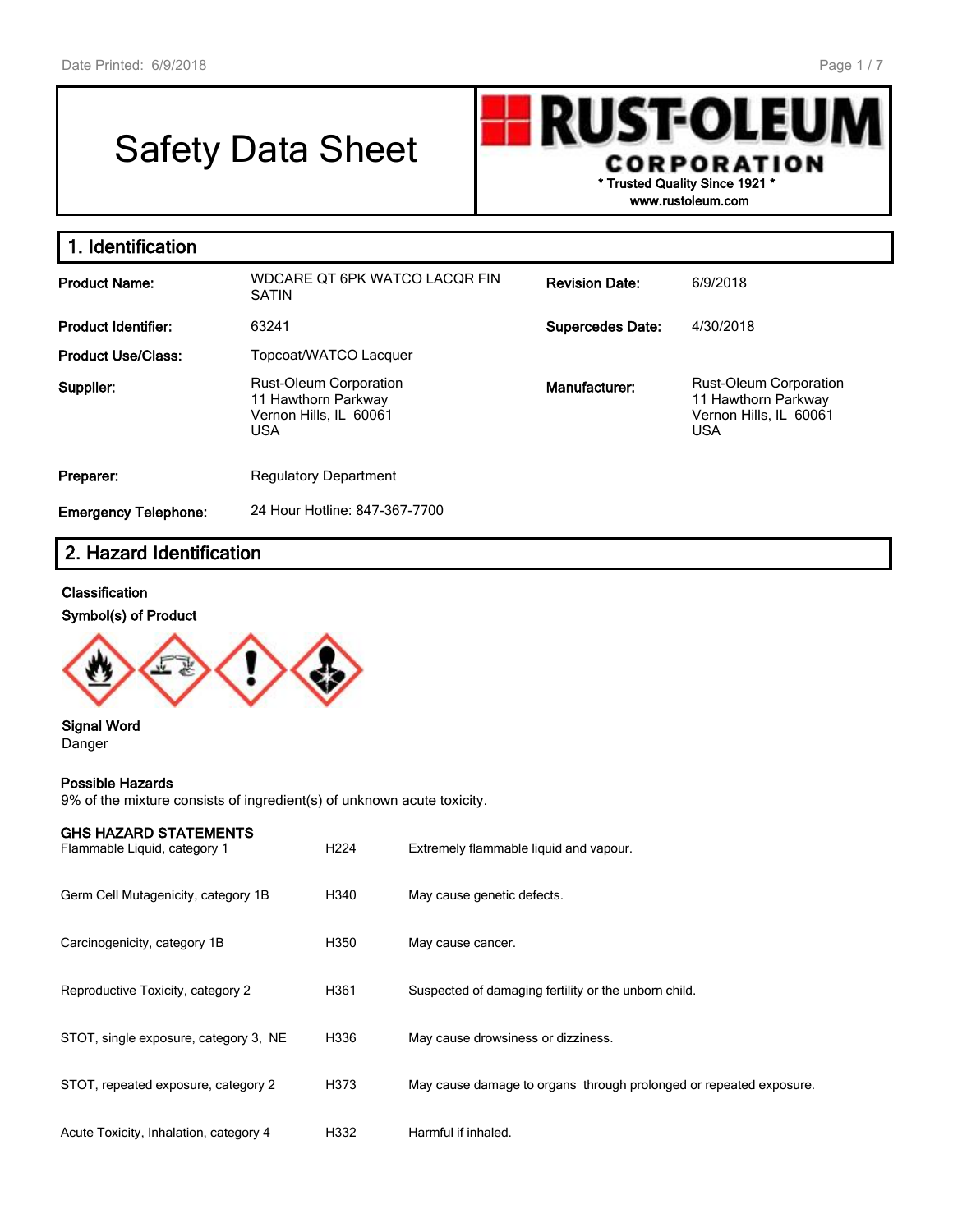| Date Printed: 6/9/2018                     |                  |                                                                                                                                     | Page 2/7 |
|--------------------------------------------|------------------|-------------------------------------------------------------------------------------------------------------------------------------|----------|
| Skin Irritation, category 2                | H315             | Causes skin irritation.                                                                                                             |          |
| Serious Eye Damage, category 1             | H318             | Causes serious eye damage.                                                                                                          |          |
| GHS LABEL PRECAUTIONARY STATEMENTS<br>P210 |                  | Keep away from heat, hot surfaces, sparks, open flames and other ignition sources. No smoking.                                      |          |
| P280                                       |                  | Wear protective gloves/protective clothing/eye protection/face protection.                                                          |          |
| P303+P361+P353                             | shower.          | IF ON SKIN (or hair): Take off immediately all contaminated clothing. Rinse skin with water/                                        |          |
| P370+P378                                  |                  | In case of fire: Use alcohol film forming foam, carbon dioxide, dry chemical, dry sand to extinguish.                               |          |
| P403+P235                                  |                  | Store in a well-ventilated place. Keep cool.                                                                                        |          |
| P501                                       |                  | Dispose of contents/container in accordance with local, regional and national regulations.                                          |          |
| P201                                       |                  | Obtain special instructions before use.                                                                                             |          |
| P308+P313                                  |                  | IF exposed or concerned: Get medical advice/attention.                                                                              |          |
| P405                                       | Store locked up. |                                                                                                                                     |          |
| P271                                       |                  | Use only outdoors or in a well-ventilated area.                                                                                     |          |
| P304+P340                                  |                  | IF INHALED: Remove person to fresh air and keep comfortable for breathing.                                                          |          |
| P403+P233                                  |                  | Store in a well-ventilated place. Keep container tightly closed.                                                                    |          |
| P260                                       |                  | Do not breathe dust/fume/gas/mist/vapors/spray.                                                                                     |          |
| P264                                       |                  | Wash hands thoroughly after handling.                                                                                               |          |
| P302+P352                                  |                  | IF ON SKIN: Wash with plenty of soap and water.                                                                                     |          |
| P321                                       |                  | For specific treatment see label                                                                                                    |          |
| P332+P313                                  |                  | If skin irritation occurs: Get medical advice/attention.                                                                            |          |
| P362+P364                                  |                  | Take off contaminated clothing and wash it before reuse.                                                                            |          |
| P305+P351+P338                             |                  | IF IN EYES: Rinse cautiously with water for several minutes. Remove contact lenses, if present<br>and easy to do. Continue rinsing. |          |
| P310                                       |                  | If exposed immediately call a POISON CENTER or doctor/physician.                                                                    |          |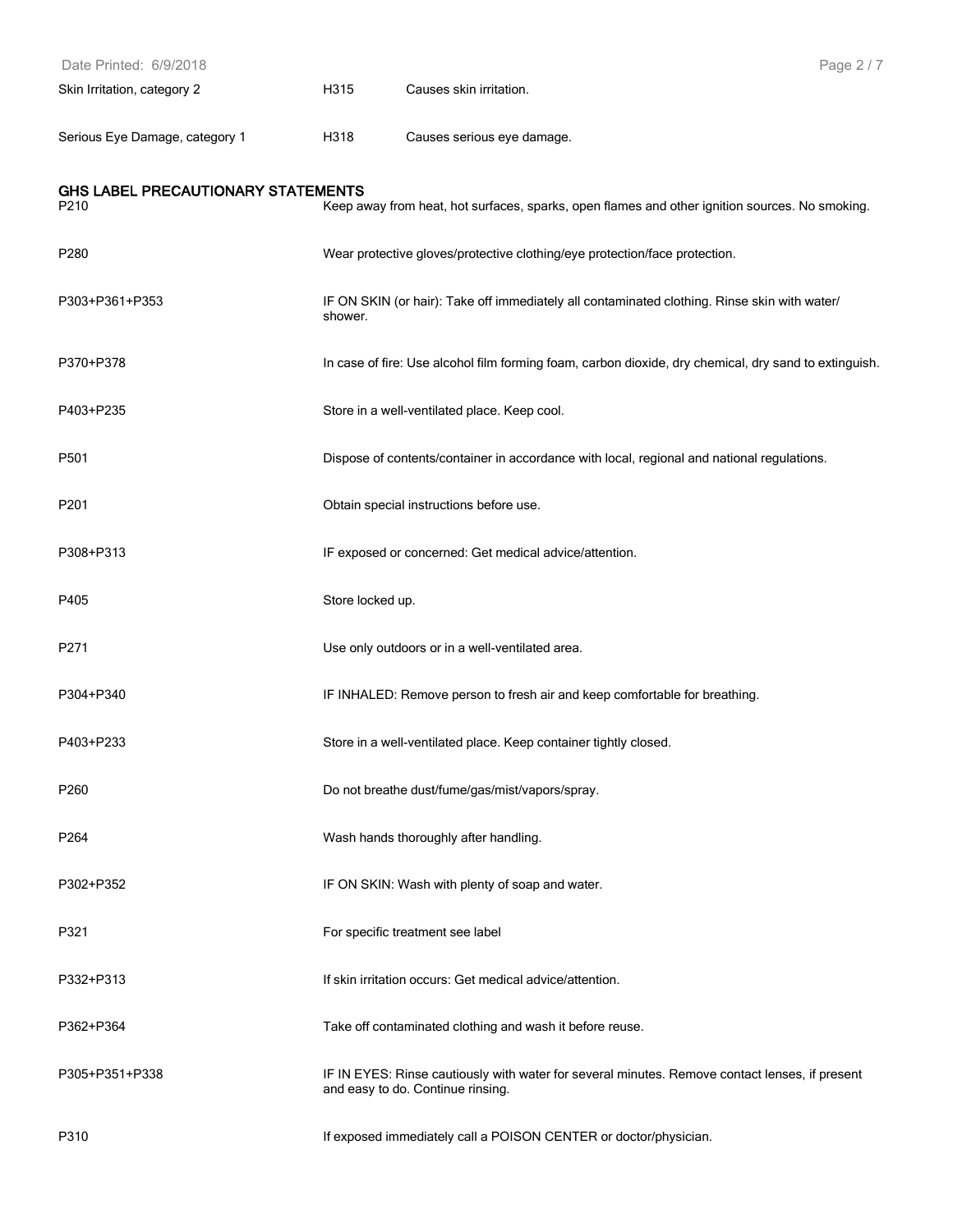## **GHS SDS PRECAUTIONARY STATEMENTS** P240 Ground/bond container and receiving equipment. P241 Use explosion-proof electrical/ventilating/lighting/equipment. P242 P242 P243 Take precautionary measures against static discharge.

## **3. Composition / Information On Ingredients**

| <b>HAZARDOUS SUBSTANCES</b>         |                |                      |                       |                              |
|-------------------------------------|----------------|----------------------|-----------------------|------------------------------|
| <b>Chemical Name</b>                | CAS-No.        | <u>Wt.%</u><br>Range | <b>GHS Symbols</b>    | <b>GHS Statements</b>        |
| n-Butyl Acetate                     | 123-86-4       | $10 - 25$            | GHS02-GHS07           | H <sub>226</sub> -336        |
| 2-Propanol                          | 67-63-0        | $10 - 25$            | GHS02-GHS07           | H225-302-319-336             |
| Nitrocellulose                      | 9004-70-0      | $2.5 - 10$           | GHS01                 | H <sub>201</sub>             |
| n-Butanol                           | 71-36-3        | $2.5 - 10$           | GHS02-GHS05-<br>GHS07 | H226-302-315-318-332-335-336 |
| Solvent Naphtha, Light Aromatic     | 64742-95-6     | $2.5 - 10$           | GHS07-GHS08           | H304-332-340-350             |
| Methyl Isobutyl Ketone              | $108 - 10 - 1$ | $2.5 - 10$           | GHS02-GHS06           | H225-319-331-335             |
| Xylenes (o-, m-, p- isomers)        | 1330-20-7      | $2.5 - 10$           | GHS02-GHS07           | H226-315-319-332             |
| Toluene                             | 108-88-3       | $2.5 - 10$           | GHS02-GHS07-<br>GHS08 | H225-304-315-332-336-361-373 |
| 1-Chloro-4-(Trifluoromethyl)Benzene | 98-56-6        | $2.5 - 10$           | GHS07                 | H315-319-332-335             |
| Ethylbenzene                        | 100-41-4       | $1.0 - 2.5$          | GHS02-GHS07-<br>GHS08 | H225-304-332-351-373         |

#### **4. First-Aid Measures**

**FIRST AID - EYE CONTACT:** Immediately flush eyes with plenty of water for at least 15 minutes holding eyelids open. Get medical attention. Do NOT allow rubbing of eyes or keeping eyes closed.

**FIRST AID - SKIN CONTACT:** Wash skin with soap and water. Remove contaminated clothing. Get medical attention if irritation develops or persists.

**FIRST AID - INHALATION:** Remove to fresh air. If not breathing, give artificial respiration. If breathing is difficult, give oxygen. Get immediate medical attention. Do NOT use mouth-to-mouth resuscitation. If you experience difficulty in breathing, leave the area to obtain fresh air. If continued difficulty is experienced, get medical assistance immediately.

**FIRST AID - INGESTION:** Aspiration hazard: Do not induce vomiting or give anything by mouth because this material can enter the lungs and cause severe lung damage. Get immediate medical attention. If swallowed, get medical attention.

#### **5. Fire-Fighting Measures**

**EXTINGUISHING MEDIA:** Alcohol Film Forming Foam, Carbon Dioxide, Dry Chemical, Dry Sand, Water Fog

**UNUSUAL FIRE AND EXPLOSION HAZARDS:** No unusual fire or explosion hazards noted. Closed containers may explode when exposed to extreme heat due to buildup of steam. Keep containers tightly closed. Isolate from heat, electrical equipment, sparks and open flame.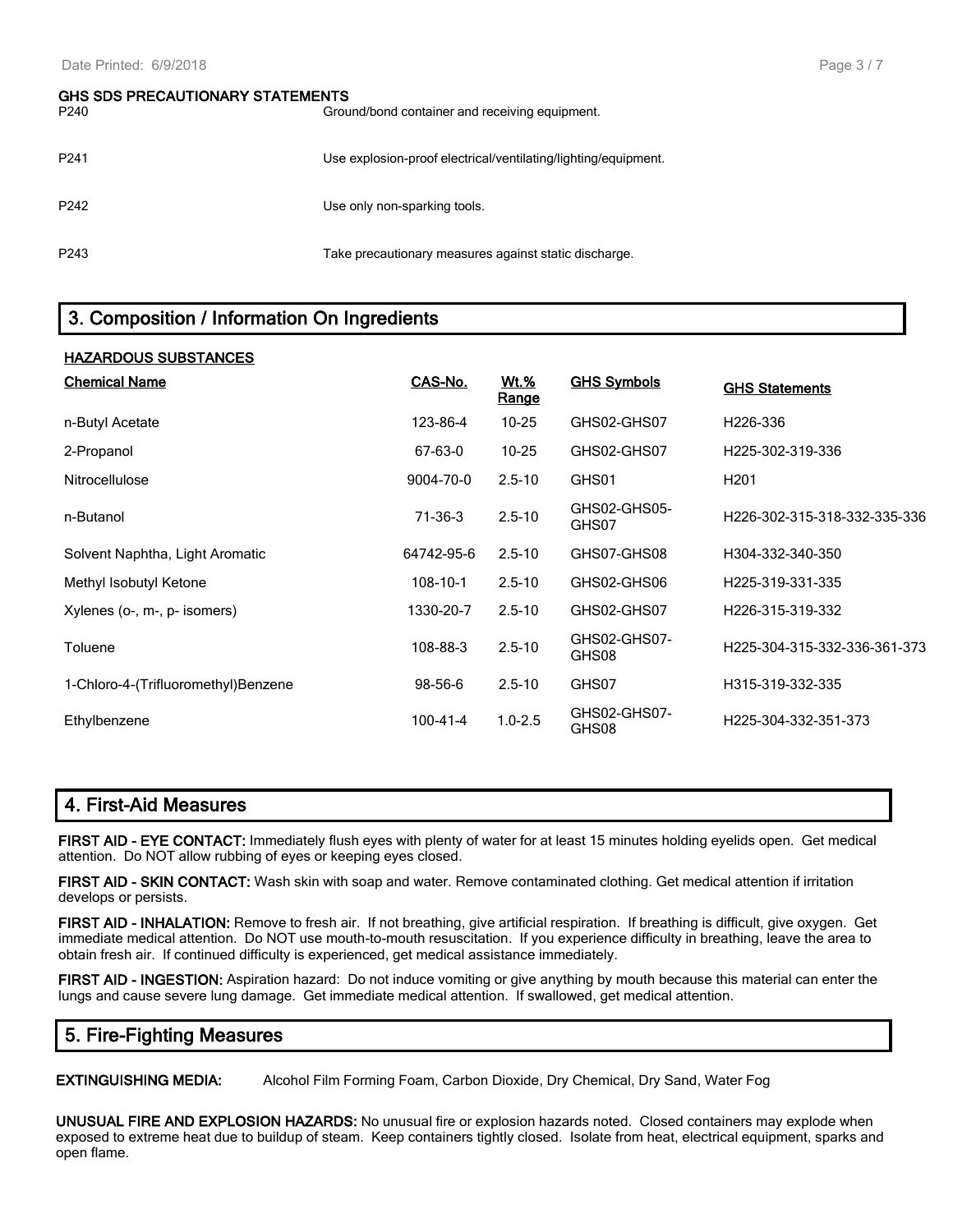**SPECIAL FIREFIGHTING PROCEDURES:** Water may be used to cool closed containers to prevent pressure buildup and possible autoignition or explosion. Evacuate area and fight fire from a safe distance. Use water spray to keep fire-exposed containers cool. Containers may explode when heated.

**Special Fire and Explosion Hazard (Combustible Dust):** No Information

### **6. Accidental Release Measures**

**STEPS TO BE TAKEN IF MATERIAL IS RELEASED OR SPILLED:** Remove all sources of ignition, ventilate area and remove with inert absorbent and non-sparking tools. Dispose of according to local, state (provincial) and federal regulations. Do not incinerate closed containers. Ventilate area, isolate spilled material, and remove with inert absorbent. Dispose of contaminated absorbent, container, and unused contents in accordance with local, state, and federal regulations.

## **7. Handling and Storage**

**HANDLING:** Wash thoroughly after handling. Wash hands before eating. Remove contaminated clothing and launder before reuse. Use only with adequate ventilation. Follow all SDS and label precautions even after container is emptied because it may retain product residues. Avoid breathing fumes, vapors, or mist. Avoid contact with eyes, skin and clothing.

**STORAGE:** Product should be stored in tightly sealed containers and protected from heat, moisture, and foreign materials. Store in a dry, well ventilated place. Keep container tightly closed when not in use. Keep containers tightly closed. Isolate from heat, electrical equipment, sparks and open flame. Keep away from heat, sparks, flame and sources of ignition. Avoid excess heat. Do not store above 120 ° F. Store large quantities in buildings designed and protected for storage of NFPA Class II combustible liquids.

**Advice on Safe Handling of Combustible Dust:** No Information

## **8. Exposure Controls / Personal Protection**

| <b>Chemical Name</b>            | CAS-No.    | Weight %<br>Less Than | <b>ACGIH TLV-</b><br>TWA | <b>ACGIH TLV-</b><br><b>STEL</b> | <b>OSHA PEL-TWA</b>  | <b>OSHA PEL-</b><br><b>CEILING</b> |
|---------------------------------|------------|-----------------------|--------------------------|----------------------------------|----------------------|------------------------------------|
| n-Butyl Acetate                 | 123-86-4   | 20.0                  | 50 ppm                   | $150$ ppm                        | $\overline{1}50$ ppm | N.E.                               |
| 2-Propanol                      | 67-63-0    | 15.0                  | $200$ ppm                | $400$ ppm                        | $400$ ppm            | N.E.                               |
| Nitrocellulose                  | 9004-70-0  | 10.0                  | N.E.                     | N.E.                             | N.E.                 | N.E.                               |
| n-Butanol                       | $71-36-3$  | 10.0                  | 20 ppm                   | N.E.                             | $100$ ppm            | N.E.                               |
| Solvent Naphtha, Light Aromatic | 64742-95-6 | 10.0                  | N.E.                     | N.E.                             | N.E.                 | N.E.                               |
| Methyl Isobutyl Ketone          | 108-10-1   | 10.0                  | 20 ppm                   | 75 ppm                           | $100$ ppm            | N.E.                               |
| Xylenes (o-, m-, p- isomers)    | 1330-20-7  | 10.0                  | $100$ ppm                | 150 ppm                          | $100$ ppm            | N.E.                               |
| Toluene                         | 108-88-3   | 10.0                  | 20 ppm                   | N.E.                             | $200$ ppm            | $300$ ppm                          |
| 1-Chloro-4-(Trifluoromethyl)    | 98-56-6    | 5.0                   | N.E.                     | N.E.                             | N.E.                 | N.E.                               |
| Benzene                         |            |                       |                          |                                  |                      |                                    |
| Ethylbenzene                    | 100-41-4   | 5.0                   | 20 ppm                   | N.E.                             | $100$ ppm            | N.E.                               |

#### **PERSONAL PROTECTION**

**ENGINEERING CONTROLS:** Use process enclosures, local exhaust ventilation, or other engineering controls to control airborne levels below recommended exposure limits. Prevent build-up of vapors by opening all doors and windows to achieve crossventilation.

**RESPIRATORY PROTECTION:** A respiratory protection program that meets OSHA 1910.134 and ANSI Z88.2 requirements must be followed whenever workplace conditions warrant a respirator's use. A NIOSH/MSHA approved air purifying respirator with an organic vapor cartridge or canister may be permissible under certain circumstances where airborne concentrations are expected to exceed exposure limits.

Protection provided by air purifying respirators is limited. Use a positive pressure air supplied respirator if there is any potential for an uncontrolled release, exposure levels are not known, or in any other circumstances where air purifying respirators may not provide adequate protection.

**SKIN PROTECTION:** Use gloves to prevent prolonged skin contact. Nitrile or Neoprene gloves may afford adequate skin protection.

**EYE PROTECTION:** Use safety eyewear designed to protect against splash of liquids.

**OTHER PROTECTIVE EQUIPMENT:** Refer to safety supervisor or industrial hygienist for further guidance regarding types of personal protective equipment and their applications.

**HYGIENIC PRACTICES:** Wash thoroughly with soap and water before eating, drinking or smoking. Remove contaminated clothing immediately and launder before reuse.

**Engineering Measures for Combustible Dust:** No Information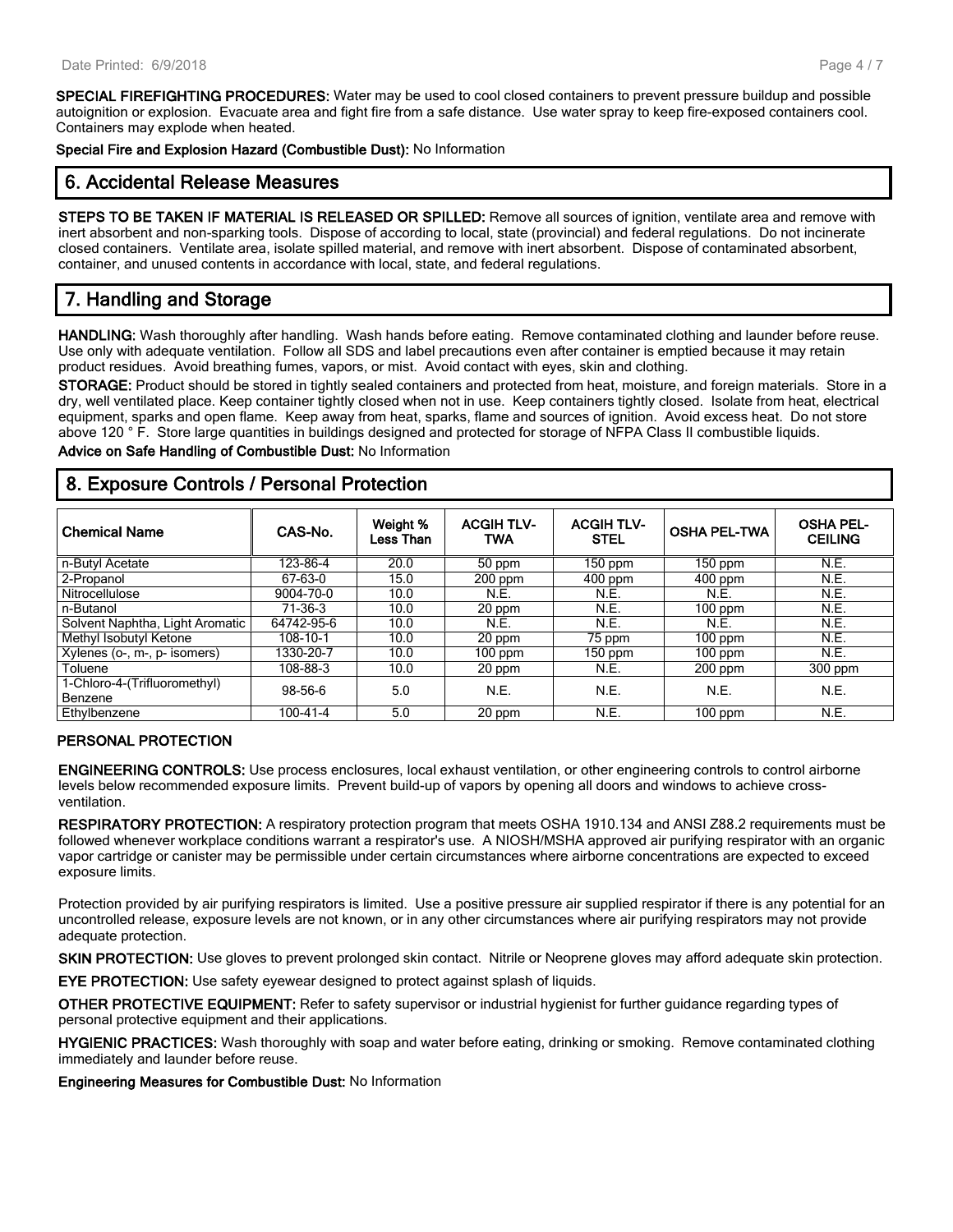## **9. Physical and Chemical Properties**

| Appearance:                 | Liguid                     | <b>Physical State:</b>            | Liguid       |
|-----------------------------|----------------------------|-----------------------------------|--------------|
| Odor:                       | Solvent Like               | <b>Odor Threshold:</b>            | N.E.         |
| <b>Relative Density:</b>    | 0.947                      | pH:                               | N.A.         |
| Freeze Point, °C:           | N.D.                       | <b>Viscosity:</b>                 | N.D.         |
| <b>Solubility in Water:</b> | Slight                     | Partition Coefficient, n-octanol/ | N.D.         |
| Decompostion Temp., °C:     | N.D.                       | water:                            |              |
| Boiling Range, °C:          | $-18 - 537$                | <b>Explosive Limits, vol%:</b>    | $0.9 - 12.0$ |
| <b>Flammability:</b>        | <b>Supports Combustion</b> | Flash Point, °C:                  | 12           |
| <b>Evaporation Rate:</b>    | Slower than Ether          | Auto-ignition Temp., °C:          | N.D.         |
| <b>Vapor Density:</b>       | Heavier than Air           | <b>Vapor Pressure:</b>            | N.D.         |

(See "Other information" Section for abbreviation legend)

## **10. Stability and Reactivity**

**CONDITIONS TO AVOID:** Avoid temperatures above 120°F (49°C). Avoid all possible sources of ignition.

**INCOMPATIBILITY:** Incompatible with strong oxidizing agents, strong acids and strong alkalies.

**HAZARDOUS DECOMPOSITION:** Contains solvents which may form carbon monoxide, carbon dioxide, and formaldehyde. By open flame, carbon monoxide and carbon dioxide. When heated to decomposition, it emits acrid smoke and irritating fumes.

**HAZARDOUS POLYMERIZATION:** Will not occur under normal conditions.

**STABILITY:** May form peroxides of unkown stability. This product is stable under normal storage conditions.

### **11. Toxicological Information**

**EFFECTS OF OVEREXPOSURE - EYE CONTACT:** Causes Serious Eye Irritation

**EFFECTS OF OVEREXPOSURE - SKIN CONTACT:** May be absorbed through the skin in harmful amounts. Causes skin irritation. Allergic reactions are possible.

**EFFECTS OF OVEREXPOSURE - INHALATION:** Harmful if inhaled. High gas, vapor, mist or dust concentrations may be harmful if inhaled. Avoid breathing fumes, spray, vapors, or mist. High vapor concentrations are irritating to the eyes, nose, throat and lungs. Prolonged or excessive inhalation may cause respiratory tract irritation.

**EFFECTS OF OVEREXPOSURE - INGESTION:** Harmful if swallowed.

**EFFECTS OF OVEREXPOSURE - CHRONIC HAZARDS:** Overexposure to xylene in laboratory animals has been associated with liver abnormalities, kidney, lung, spleen, eye and blood damage as well as reproductive disorders. Effects in humans, due to chronic overexposure, have included liver, cardiac abnormalities and nervous system damage. IARC lists Ethylbenzene as a possible human carcinogen (group 2B). High concentrations may lead to central nervous system effects (drowsiness, dizziness, nausea, headaches, paralysis, and blurred vision) and/or damage. Reports have associated repeated and prolonged occupational overexposure to solvents with permanent brain and nervous system damage.

**PRIMARY ROUTE(S) OF ENTRY:** Eye Contact, Ingestion, Inhalation, Skin Absorption, Skin Contact

#### **ACUTE TOXICITY VALUES**

**The acute effects of this product have not been tested. Data on individual components are tabulated below:**

| CAS-No.    | <b>Chemical Name</b>                | Oral LD50       | Dermal LD50         | Vapor LC50      |
|------------|-------------------------------------|-----------------|---------------------|-----------------|
| 123-86-4   | n-Butyl Acetate                     | 10768 mg/kg Rat | >17600 mg/kg Rabbit | $> 21$ mg/L Rat |
| 67-63-0    | 2-Propanol                          | 1870 mg/kg Rat  | 4059 mg/kg Rabbit   | 72.6 mg/L Rat   |
| 9004-70-0  | Nitrocellulose                      | >5000 mg/kg Rat | N.F.                | N.E.            |
| 71-36-3    | n-Butanol                           | 700 mg/kg Rat   | 3402 mg/kg Rabbit   | N.E.            |
| 64742-95-6 | Solvent Naphtha, Light Aromatic     | 8400 mg/kg Rat  | >2000 mg/kg Rabbit  | N.E.            |
| 108-10-1   | Methyl Isobutyl Ketone              | 2080 mg/kg Rat  | 3000 mg/kg Rabbit   | 8.2 mg/L Rat    |
| 1330-20-7  | Xylenes (o-, m-, p- isomers)        | 3500 mg/kg Rat  | >4350 mg/kg Rabbit  | 29.08 mg/L Rat  |
| 108-88-3   | Toluene                             | 2600 mg/kg Rat  | 12000 mg/kg Rabbit  | 12.5 mg/L Rat   |
| 98-56-6    | 1-Chloro-4-(Trifluoromethyl)Benzene | 13000 mg/kg Rat | >2684 mg/kg Rabbit  | N.E.            |
| 100-41-4   | Ethylbenzene                        | 3500 mg/kg Rat  | 15400 mg/kg Rabbit  | 17.4 mg/L Rat   |

N.E. - Not Established

## **12. Ecological Information**

**ECOLOGICAL INFORMATION:** Product is a mixture of listed components.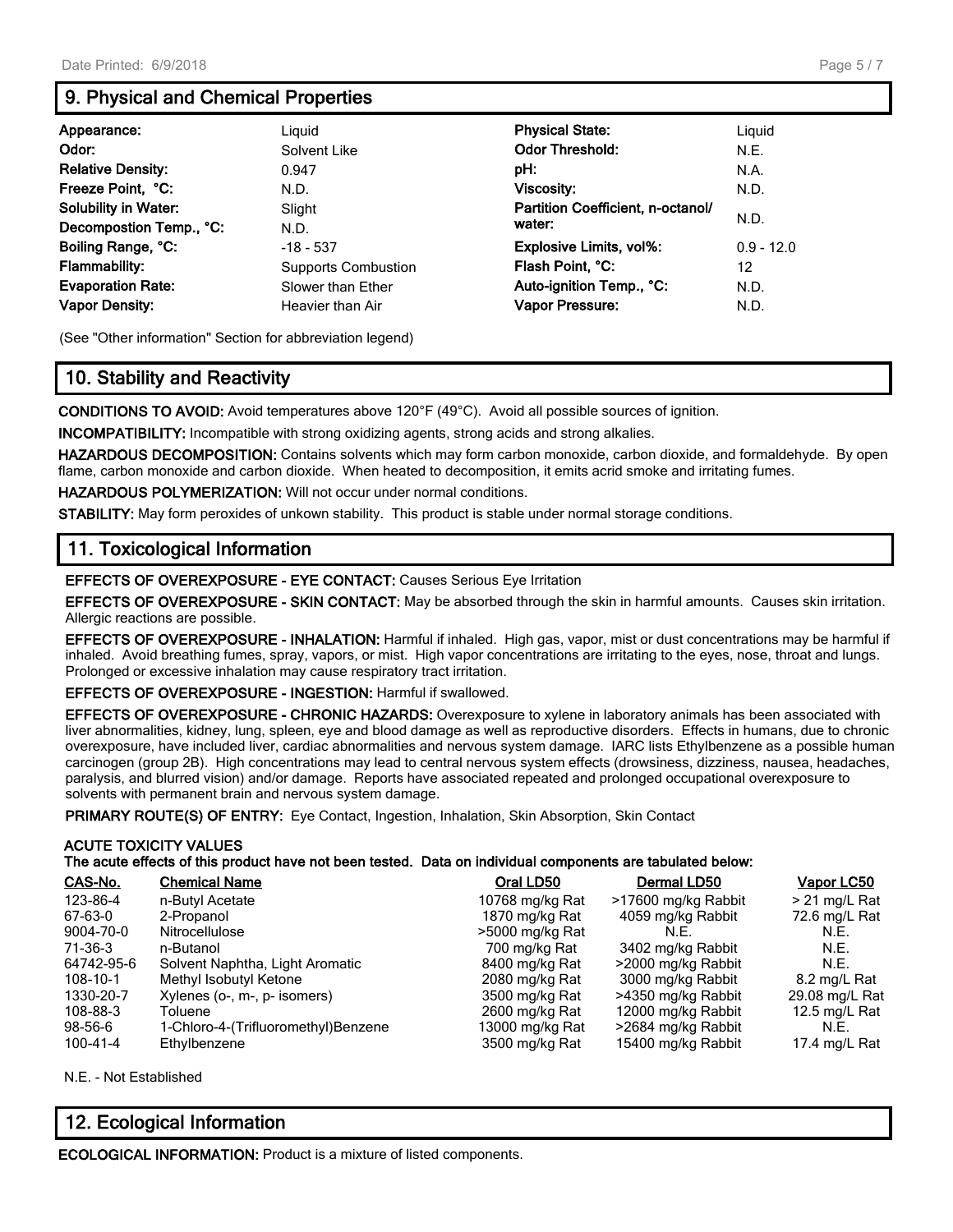## **13. Disposal Information**

**DISPOSAL INFORMATION:** Do not incinerate closed containers. Dispose of material in accordance to local, state, and federal regulations and ordinances. Do not allow to enter waterways, wastewater, soil, storm drains or sewer systems.

### **14. Transport Information**

|                              | Domestic (USDOT)                               | <b>International (IMDG)</b> | Air (IATA) | <b>TDG (Canada)</b>                            |
|------------------------------|------------------------------------------------|-----------------------------|------------|------------------------------------------------|
| <b>UN Number:</b>            | N.A.                                           | 1263                        | 1263       | N.A.                                           |
| <b>Proper Shipping Name:</b> | Paint Products in<br><b>Limited Quantities</b> | Paint                       | Paint      | Paint Products in<br><b>Limited Quantities</b> |
| <b>Hazard Class:</b>         | N.A.                                           | 3                           | 3          | N.A.                                           |
| <b>Packing Group:</b>        | N.A.                                           | $\mathbf{I}$                | Ш          | N.A.                                           |
| <b>Limited Quantity:</b>     | Yes                                            | Yes                         | No         | Yes                                            |
|                              |                                                |                             |            |                                                |

## **15. Regulatory Information**

#### **U.S. Federal Regulations:**

#### **CERCLA - SARA Hazard Category**

This product has been reviewed according to the EPA 'Hazard Categories' promulgated under Sections 311 and 312 of the Superfund Amendment and Reauthorization Act of 1986 (SARA Title III) and is considered, under applicable definitions, to meet the following categories:

#### No Information

#### **Sara Section 313:**

This product contains the following substances subject to the reporting requirements of Section 313 of Title III of the Superfund Amendment and Reauthorization Act of 1986 and 40 CFR part 372:

| <b>Chemical Name</b>         | CAS-No.        |
|------------------------------|----------------|
| n-Butanol                    | 71-36-3        |
| Methyl Isobutyl Ketone       | 108-10-1       |
| Xylenes (o-, m-, p- isomers) | 1330-20-7      |
| Toluene                      | 108-88-3       |
| Ethylbenzene                 | $100 - 41 - 4$ |

#### **Toxic Substances Control Act:**

This product contains the following chemical substances subject to the reporting requirements of TSCA 12(b) if exported from the United States:

#### **Chemical Name CAS-No.**

1-Chloro-4-(Trifluoromethyl)Benzene 98-56-6